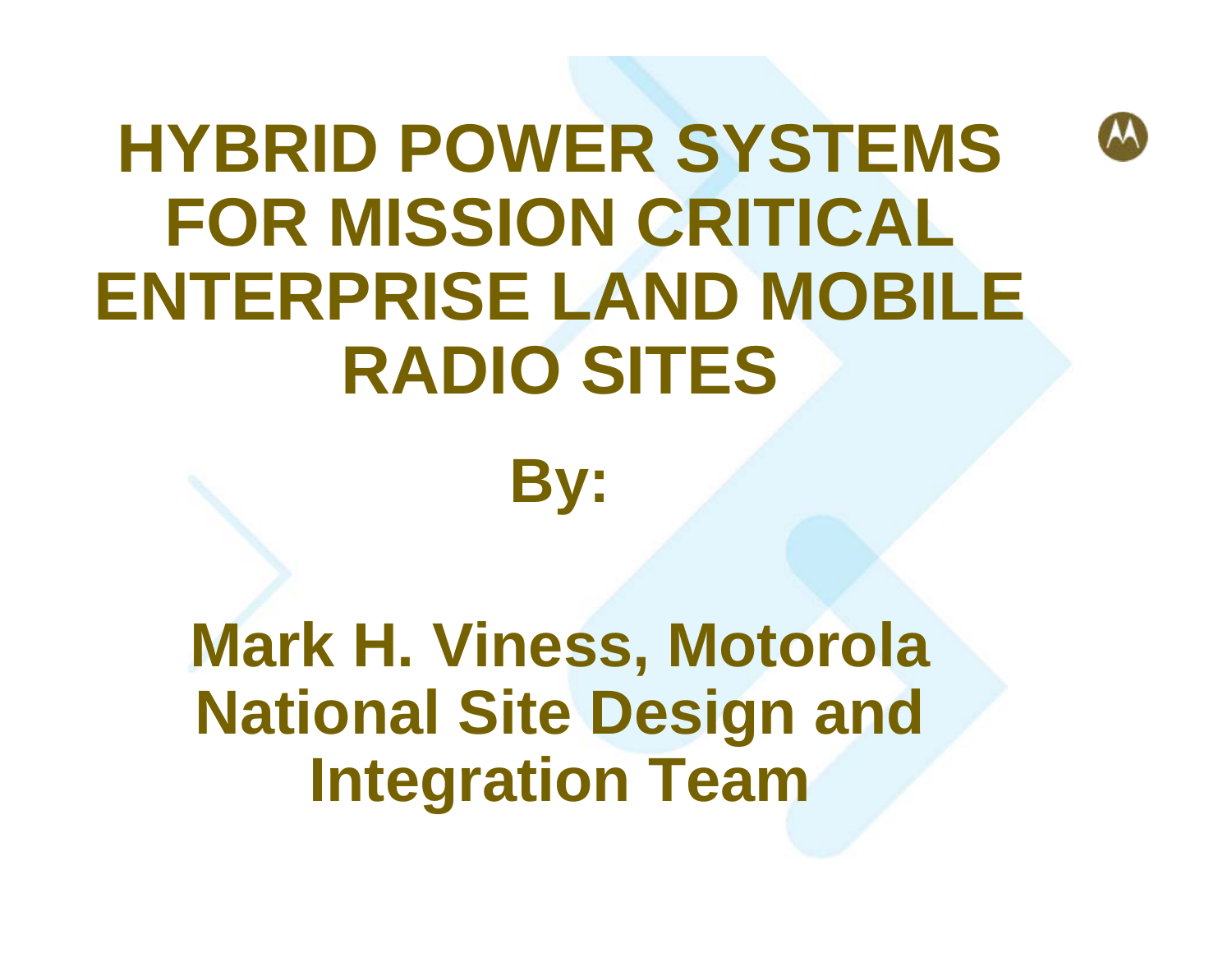## *Radio System Overview*



HYBRID POWER SYSTEMS FOR MISSION CRITICAL ENTERPRISE LAND MOBILE RADIO SITES May 14, 2009

Motorola Document Classification, Unclassified, Rev Number 1.0

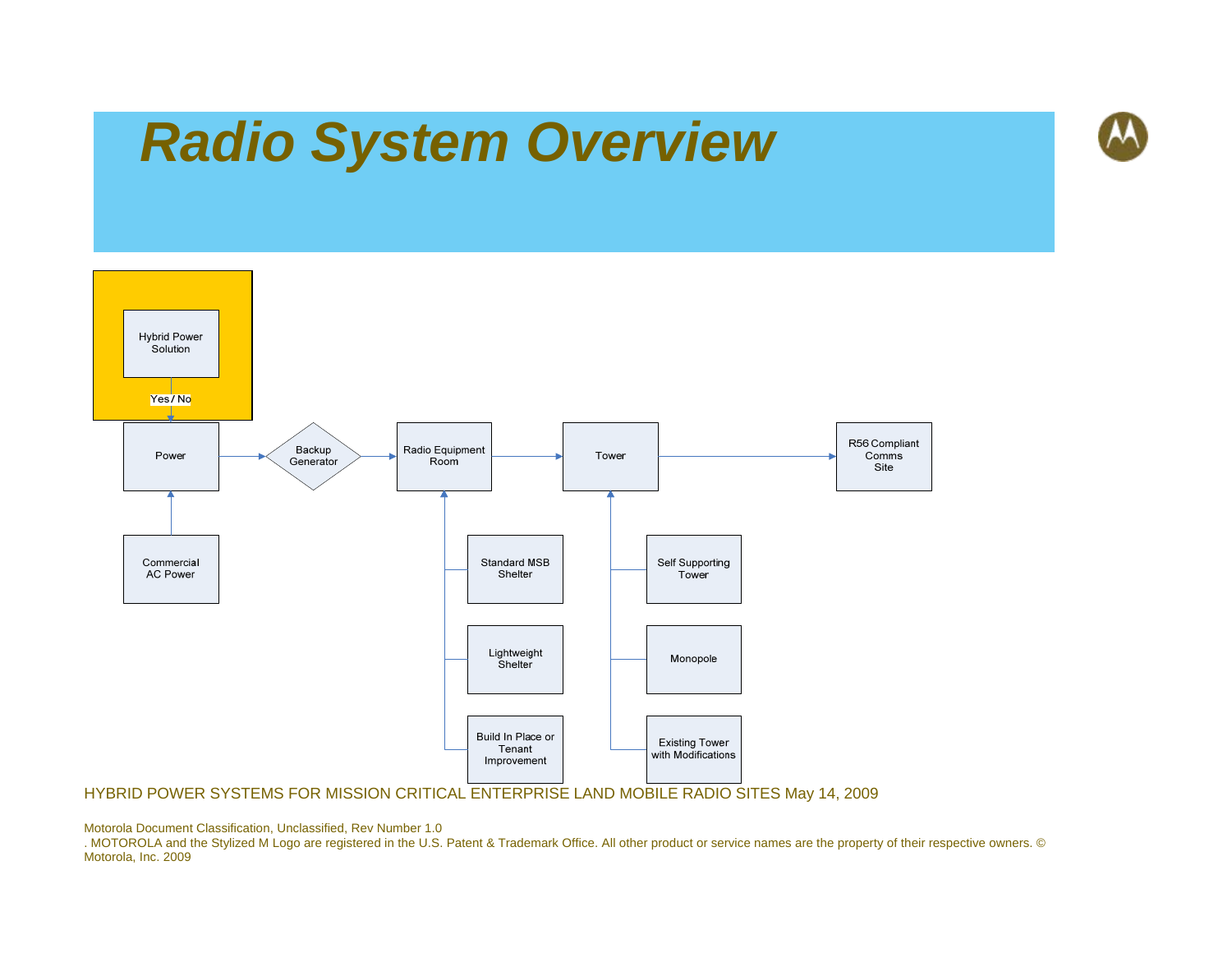## *Remote Site Hybrid Power Supply Needs Assessment*

- **Cost effective as an alternative to high cost for commercial power**
- **Highly reliable and redundant power supply system**
- **System designed for worst case scenario – typically low solar months of Dec – Jan with expected radio traffic**
- **Battery backup is sufficient to allow normal preventative maintenance schedules**
- **System monitoring provides status of system at component level.**





HYBRID POWER SYSTEMS FOR MISSION CRITICAL ENTERPRISE LAND MOBILE RADIO SITES May 14, 2009

Motorola Document Classification, Unclassified, Rev Number 1.0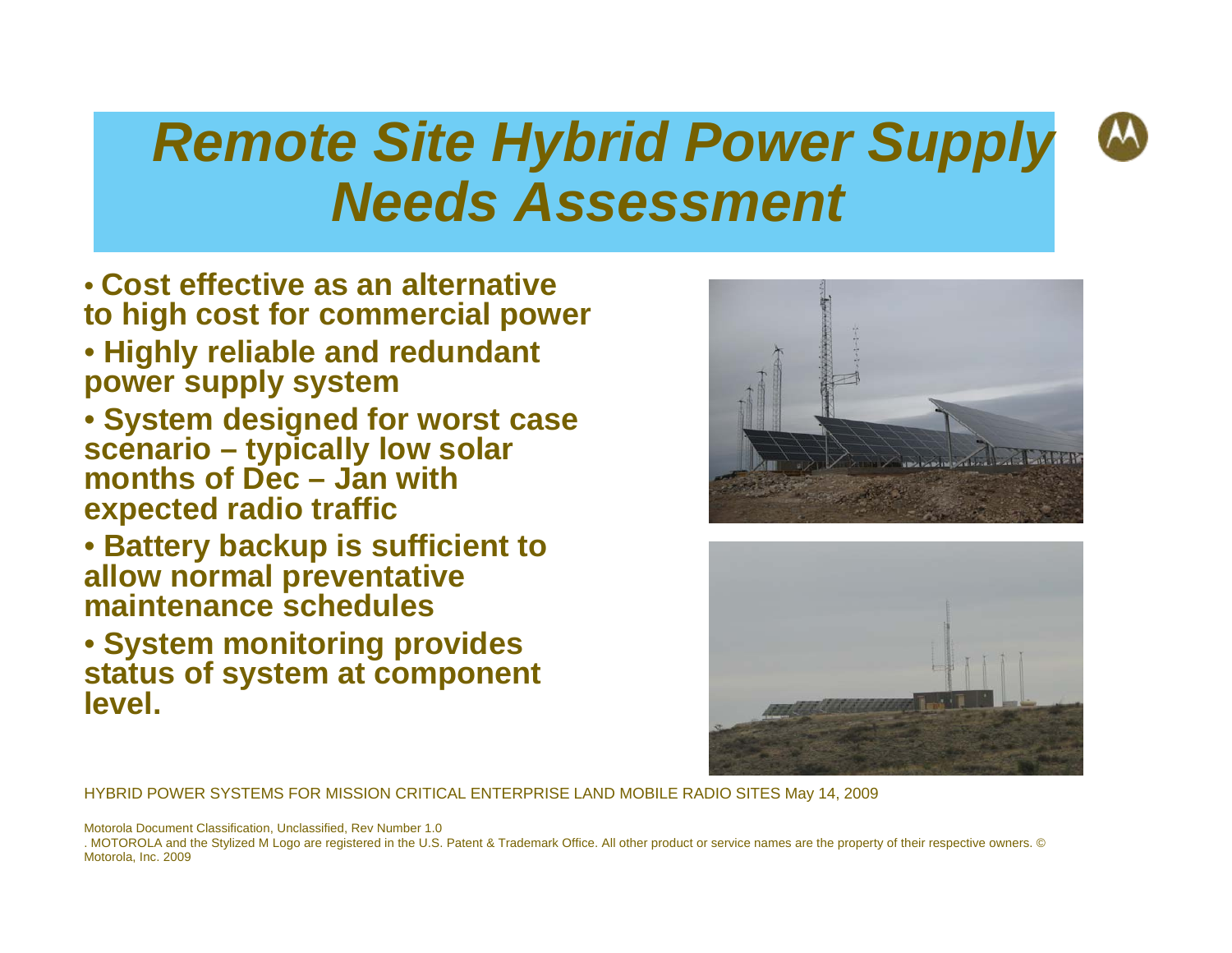### *Hybrid Energy Power Solutions*  Search of Marketplace for Manufacturers / Providers

- **Solar**
- **Wind Turbines**
- **Fuel Cells**
- **Generators**
- **Non-Traditional**
	- **Geothermal**
	- **Hydro**
	- **Micro-CoGen**
	- **BioFuels**
- **Motorola Ventures efforts in this space (partnerships, investments, etc.)**



HYBRID POWER SYSTEMS FOR MISSION CRITICAL ENTERPRISE LAND MOBILE RADIO SITES May 14, 2009

Motorola Document Classification, Unclassified, Rev Number 1.0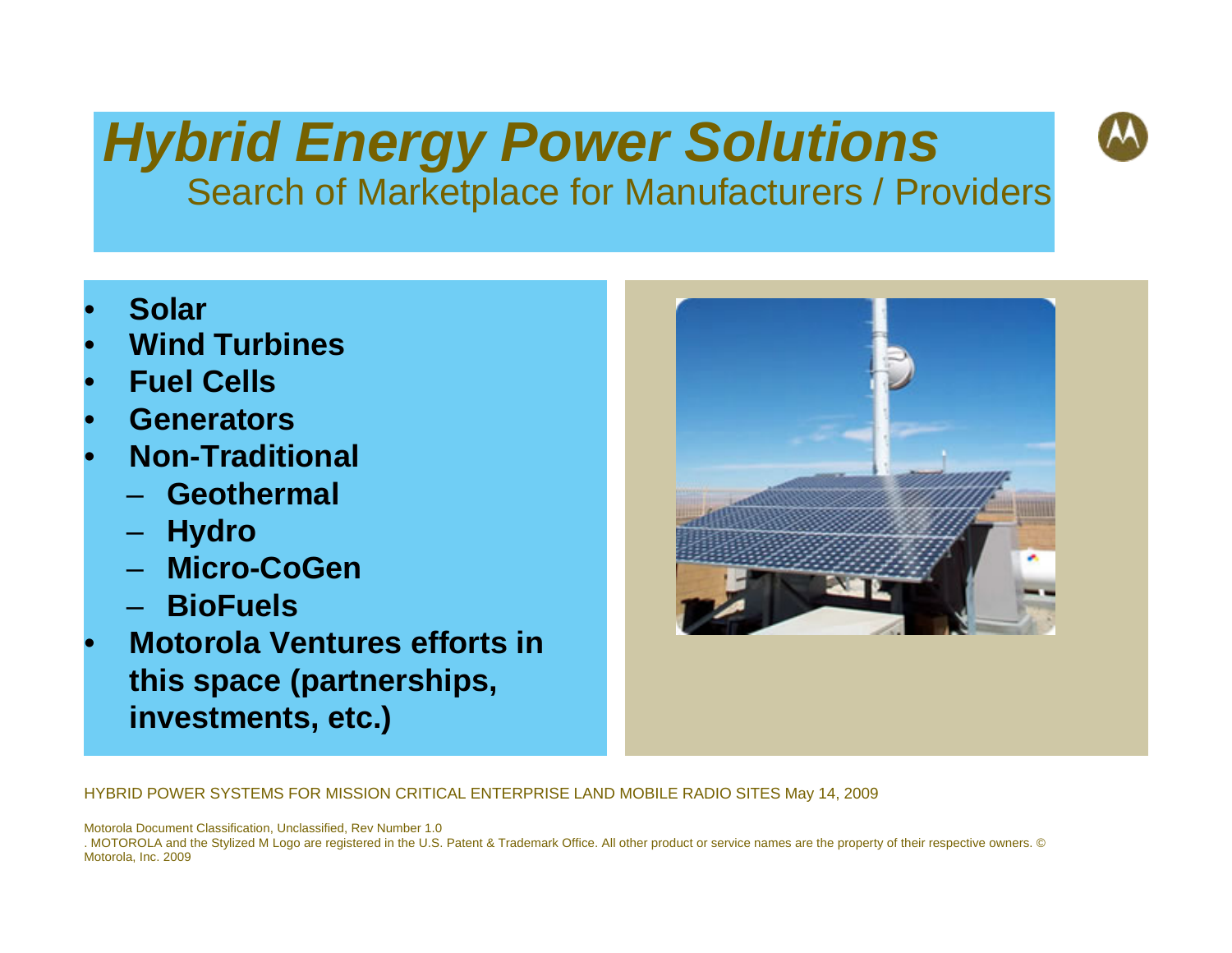### *Design and Cost Drivers for Remote Sites*



#### •**Radio System Design**

–**Number of Radio channels**–**Duty Cycle (standby versus active)** –**Backhaul solution**•**Site Access**– **Paved or Dirt road**– **Helicopter** •**Days of Autonomy** –**Battery bank** •**Climate**  –**Temperature range** –**Humidity** –**Wind**•**Shelter Design and Size** •**DC Load**  –**DC by Design** –**Load shedding** –**Lights** –**Wiring**



HYBRID POWER SYSTEMS FOR MISSION CRITICAL ENTERPRISE LAND MOBILE RADIO SITES May 14, 2009

Motorola Document Classification, Unclassified, Rev Number 1.0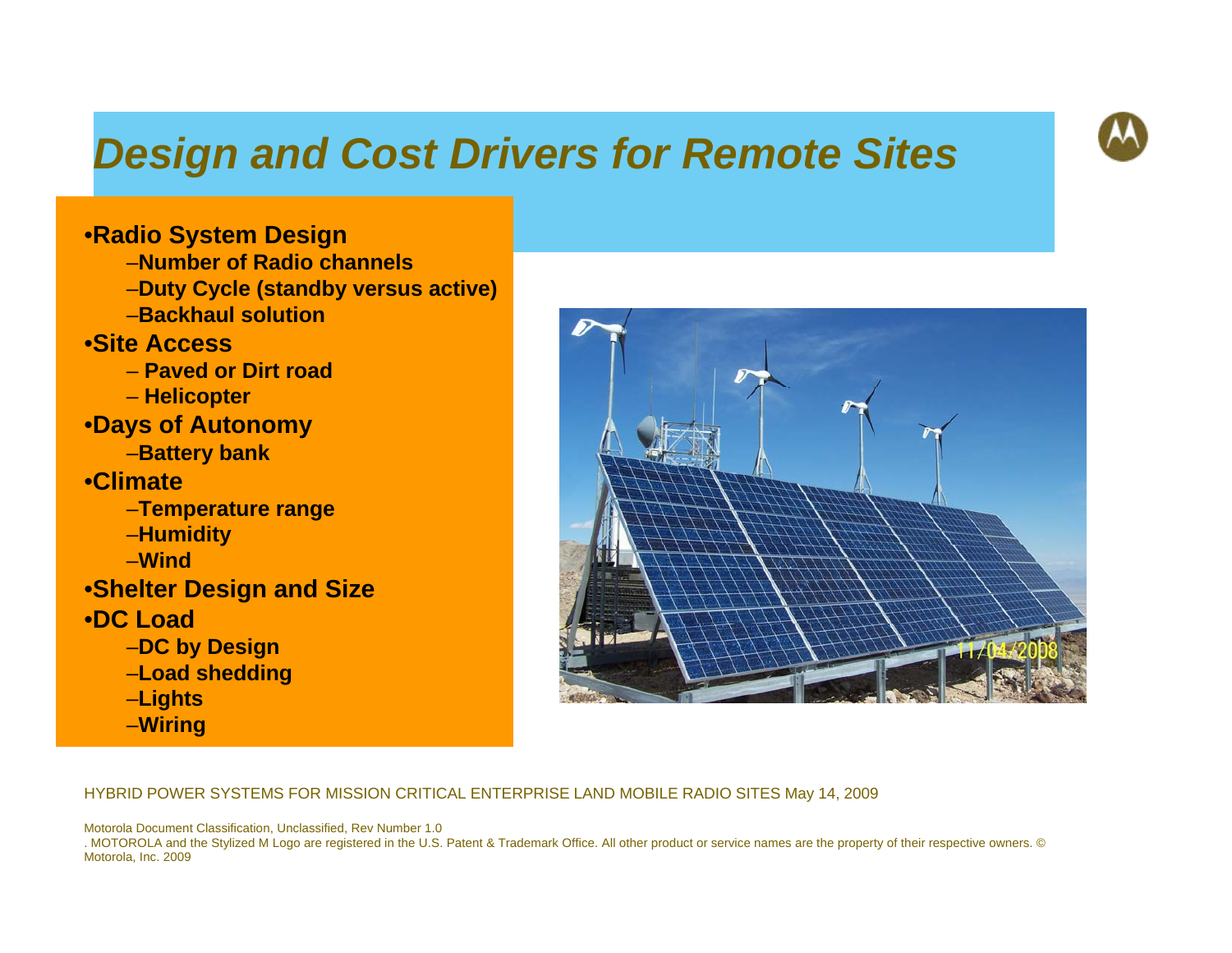## *Actual System Design*



*2000 Ah/Day Load– 7800 Ah Battery Bank – 35.8 KW solar plant (270 panels) – 4 wind turbines – 1.2 Design to Load Factor*

#### •**Radio System Design**

- –**3 Radio channels**
- –**8 hr Active Duty Cycle (standby versus active)**
- –**Backhaul solution MW to HQ**

#### •**Site Access**

- **Dirt road 2 hr from paved**
- •**Days of Autonomy**
	- **3 Days 7800 Ah Battery bank**
	- **Backup 35 KW propane generator**

#### •**Climate**

- **Hot Summers Cold Winters**
- **Design includes HVAC system**
- **4 Wind Turbines cliff edge good wind**
- •**2 Shelter Design one radio / one battery and solar system controller** •**DC Load** 
	- –**Load shedding** –**All LED Lights**

HYBRID POWER SYSTEMS FOR MISSION CRITICAL ENTERPRISE LAND MOBILE RADIO SITES May 14, 2009



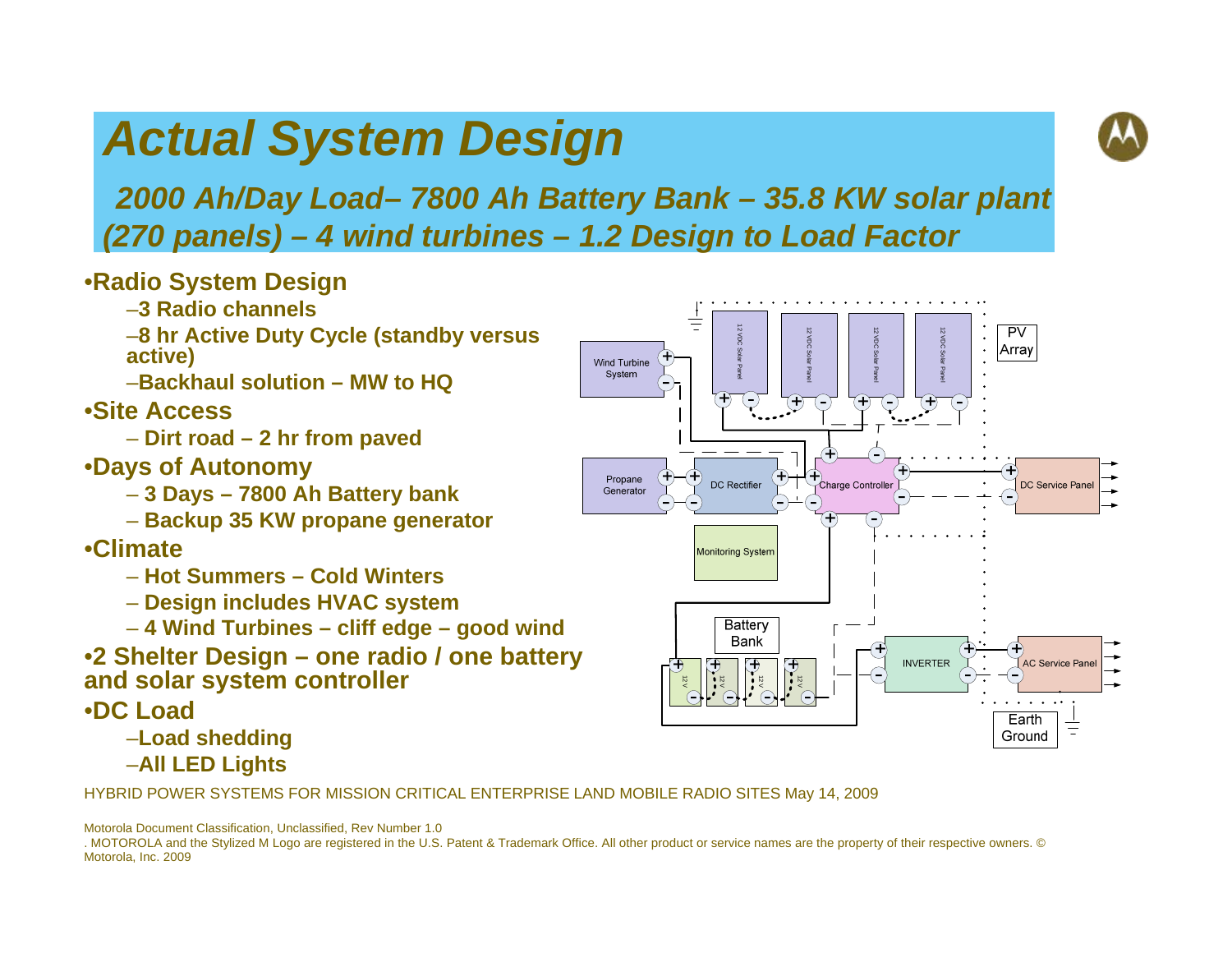### *Actual System Design*



### *600 Ah/Day Load– 650 Ah Battery Bank – 2.6 KW solar plant (40 panels) – 2 wind turbines – 1.0 Design to Load Factor*



–**Load shedding** –**All LED Lights**

HYBRID POWER SYSTEMS FOR MISSION CRITICAL ENTERPRISE LAND MOBILE RADIO SITES May 14, 2009

Motorola Document Classification, Unclassified, Rev Number 1.0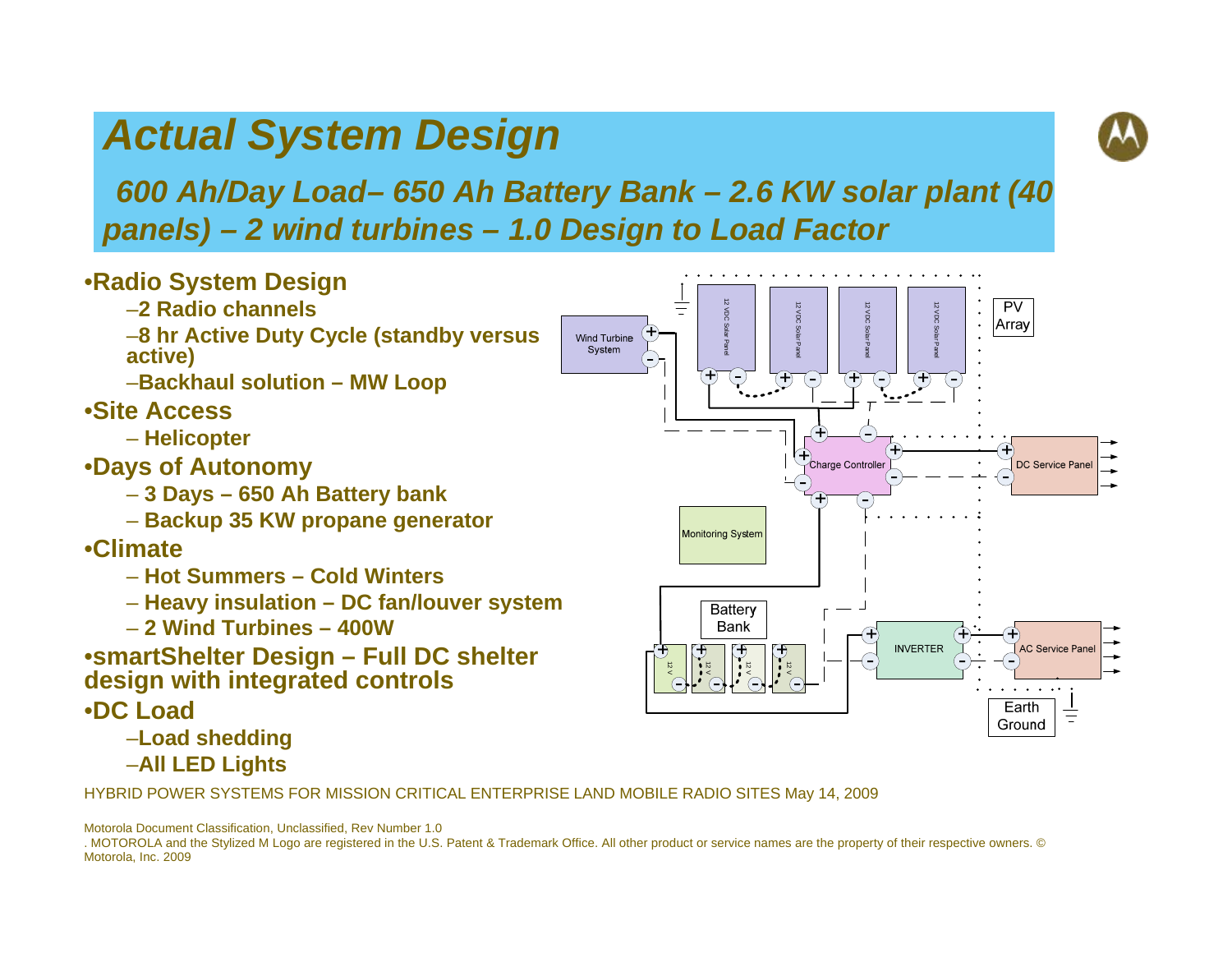## *Continuing need seen in our customer base*



•**Integrated systems with high reliability**

•**Remote site deployment solutions in a variety of climates and field conditions**

•**Low operations and maintenance costs**

•**Standard system designs with COTS components** •**smartShelter design with full DC integrated, R56 compliant, components and standards** 

HYBRID POWER SYSTEMS FOR MISSION CRITICAL ENTERPRISE LAND MOBILE RADIO SITES May 14, 2009

Motorola Document Classification, Unclassified, Rev Number 1.0